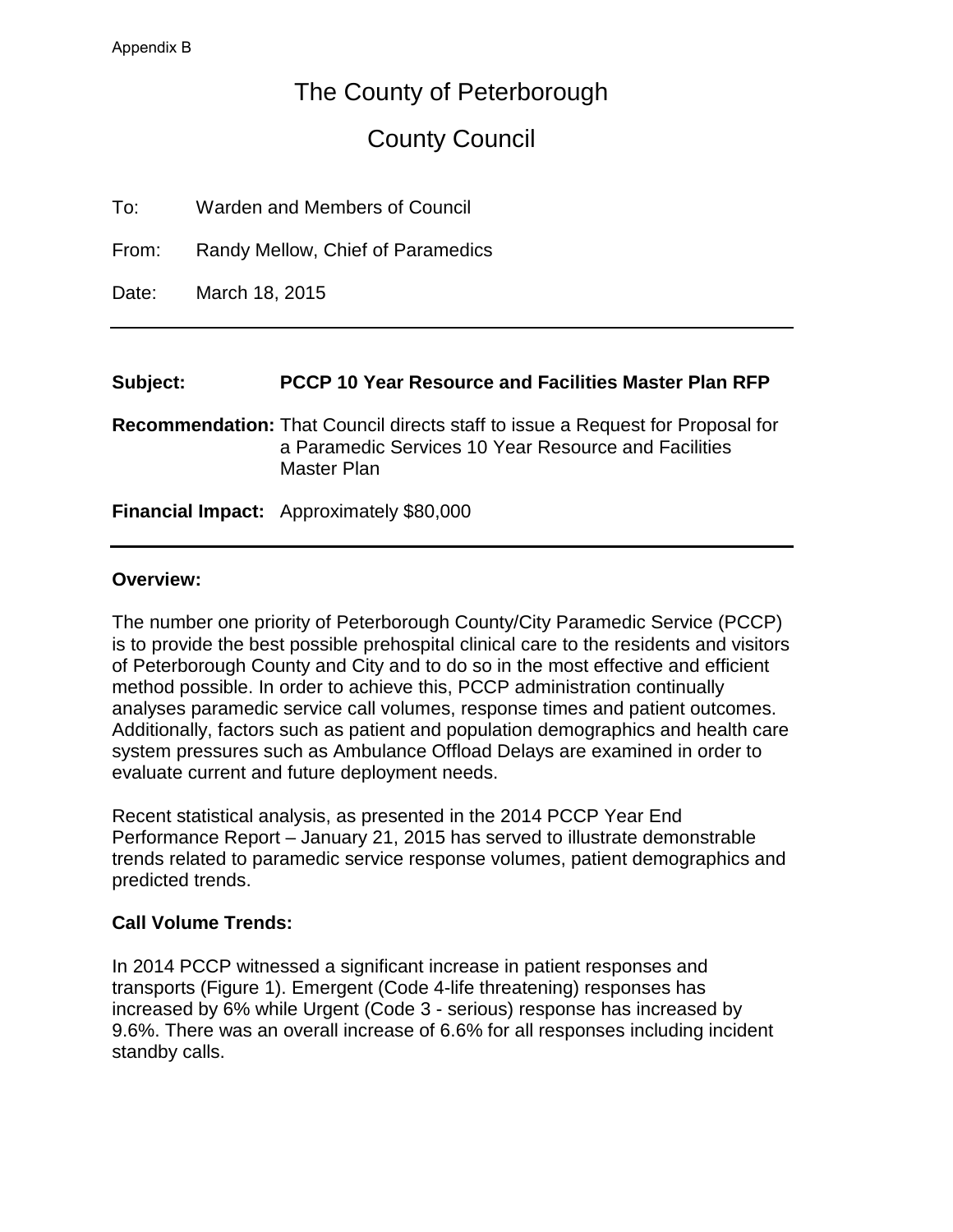

## **Figure 1**

On examining demand for service through a more detailed retrospective review of patient care and transport call volumes (Codes 1-4), an overall year over year call volume increase of approximately 4% (3.93%) has been realized. (Figure 2)

Based on this trend, it could be predicted that the demand for paramedic response could increase from the present 17,253 responses in 2014 to an estimated 26,560 responses in 2025. This represents an approximate 54% increase in demand for service.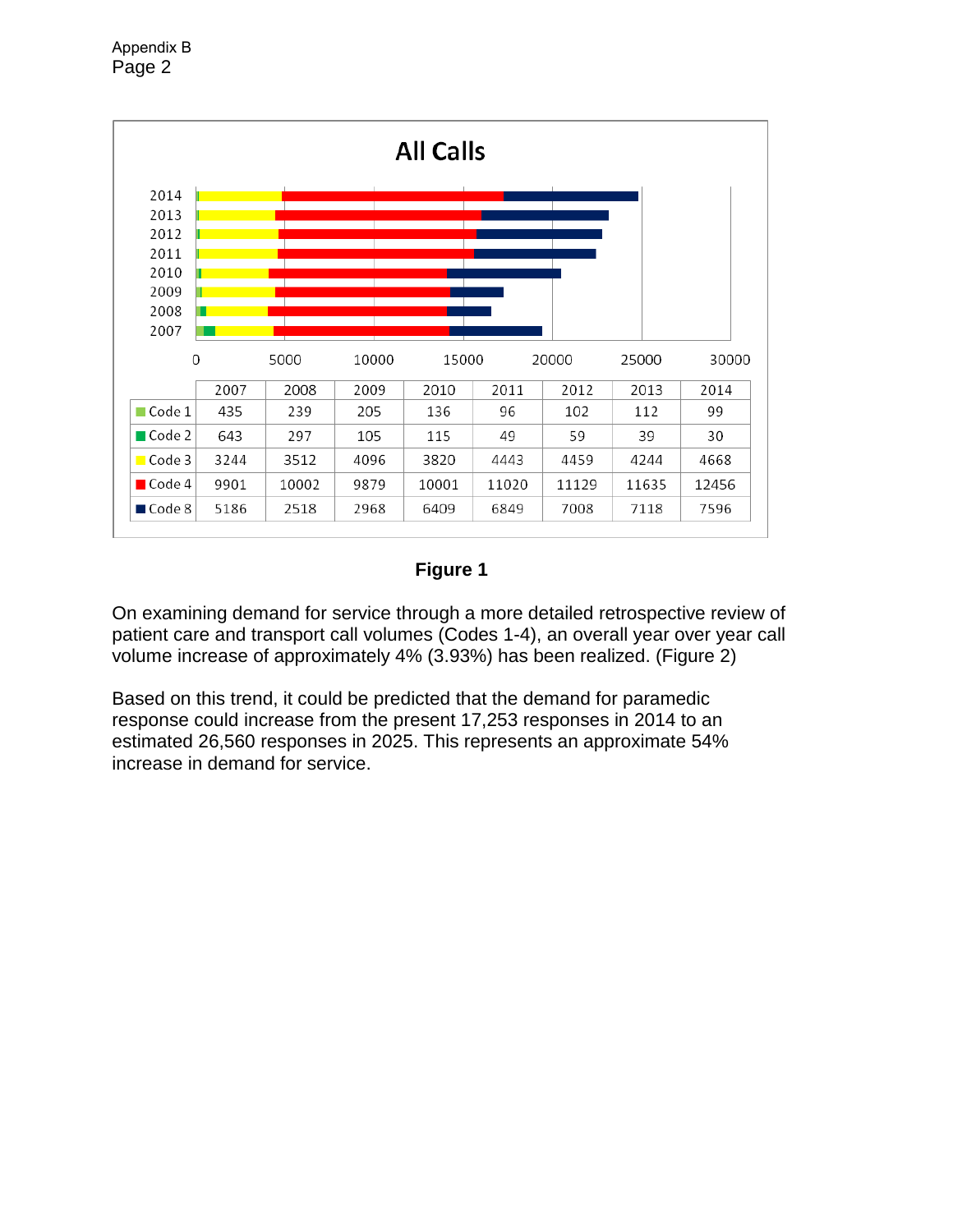

### **Response Time Performance:**

Prior to 2013 Paramedic Service Response Time performance was assessed and reported base on 90<sup>th</sup> percentile response time achievement. Subsequently, response time performance reporting requirements changed through legislative requirements to a system based on response time targets focussed on patient medical acuity. Figure 3 below illustrates the current Response Time Performance Plan as approved by Council as well as the performance achieved over the prior 2 years.

Despite a significant increase in call volume, PCCP realized improvements to response times to high acuity calls and was successful in achieving 5 of the 6 targets included in the new provincially mandated response time plan in 2014. The individual target that was not met was missed by 2% or a total of 4 responses which exceeded the established target.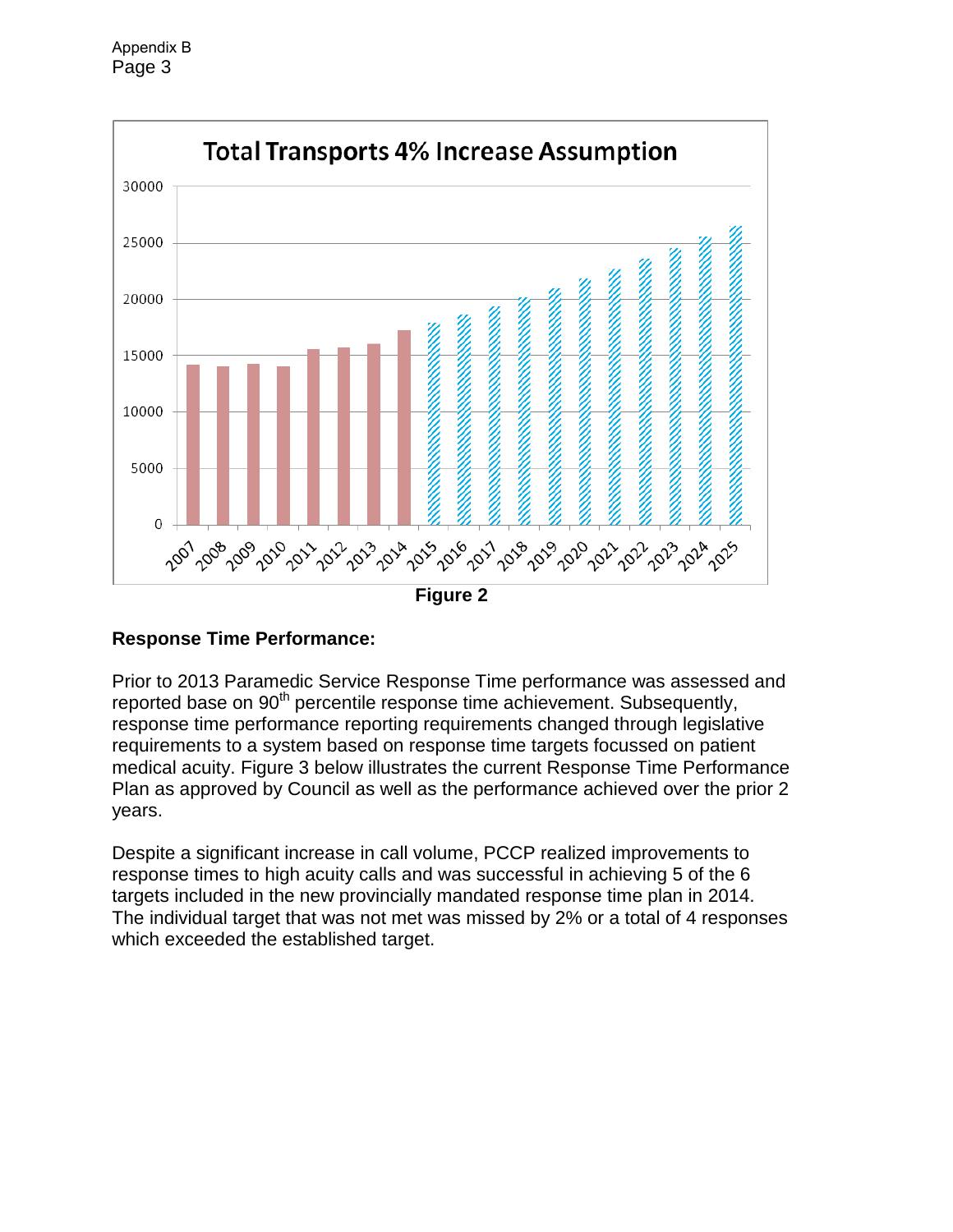

**Figure 3**

In order to perform a more detailed analysis of response time trends, the traditional and more familiar 90<sup>th</sup>% Response Time Data is compared to both call volume trends as well as paramedic staffing hours in Figure 4 below.

### **Paramedic Staffing Hours:**

Page 4

Appendix B

As the graph in Figure 4 demonstrates, during the period leading up to and inclusive of 2007/8 the Paramedic Services in Peterborough County were witness to lengthening response times. A number of factors such as increasing call volume and ambulance offload delay were surmised as factors associated with this increase. In response, through support of County Council, paramedic staffing increases were approved and implemented on a graduated basis.

Figure 4 provides demonstration of the apparent effect and correlation of the staffing hours and call volume to the 90<sup>th</sup>% response time. Where the rate of call volume increase was met with an equivalent staffing hour increase, a resultant stabilization or decrease in response time was realized. Conversely, response times have risen sharply as staffing hours have remained relatively unchanged over the past 2 years while experiencing significant call volume increase.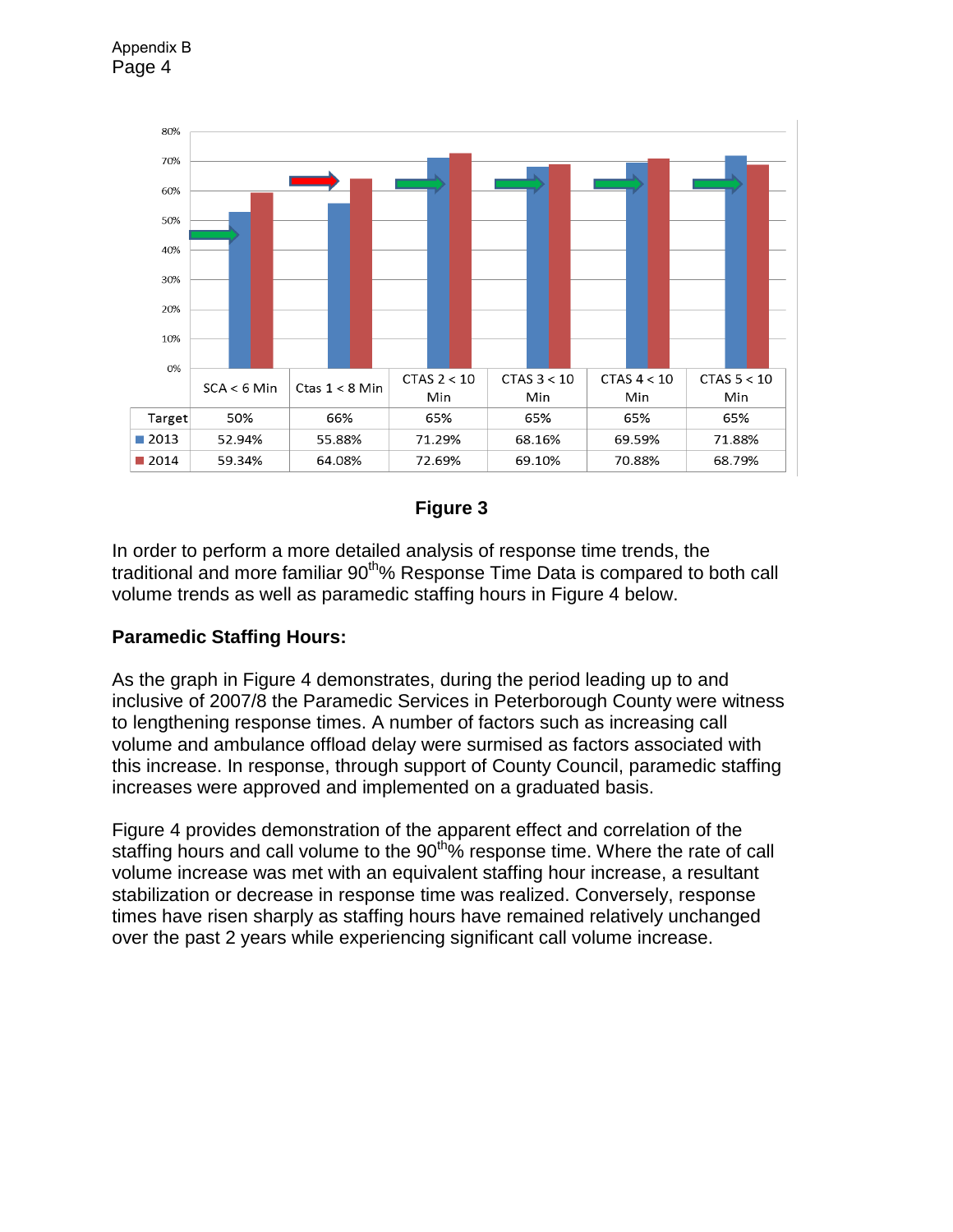



**Figure 4**

Given current available data and trends as demonstrated above, it can be predicted that PCCP paramedic staffing would need to increase at a rate of 3.1% per year in order to maintain current Council endorsed performance targets in light of increasing call volume. This would equate to approximately 24 additional full time paramedic positions by 2025. In support of the staffing, capital requirements such as vehicles, equipment and additional stations would be required.

### **Other Paramedic Service Performance Factors:**

### Offload Delay Pressures

Ambulance Offload Delay has been a significant and persistent factor adversely effecting PCCP operations since approximately 2005. The Operations Division continues to oversee the provincially funded Offload Nurse Program in partnership with the Ministry of Health and Long Term Care and Peterborough Regional Health Center (PRHC). This initiative allows paramedics to transfer the patient to the offload nurse in order to return to the community faster and be available to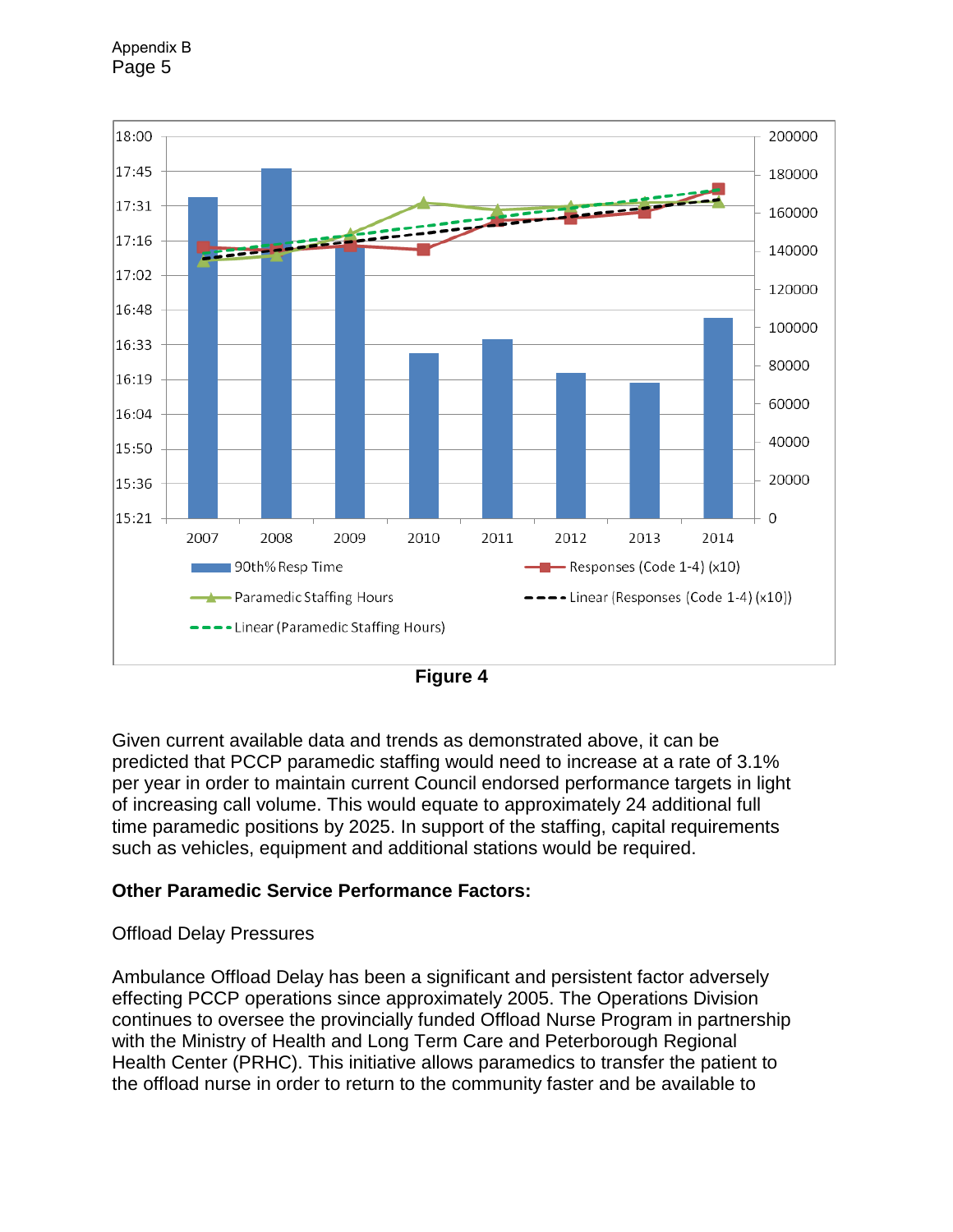respond to the next request for service. In 2014, the Province committed \$450,600 2014/15 fiscal year for the continuance of the pilot project.

PCCP experienced considerable increases in average daily ambulance offload delays in each month of 2014. This occurred despite equal Offload Nurse staffing hours as compared to the previous year. (Figure 5)



**Average Daily Ambulance Offload Delay Hours**

Patient Demographics

It has been frequently recognized that the Peterborough Region is home to a disproportionate number of residents over the age of 65. As expected, this statistic is reflected in the demographics of the patients who received paramedic services in 2014 (Figure 6). Paramedic responses for persons over the age of 65 represent greater than 50% of the total responses. Given the predicted growth of the percentage of the population aged within this age group, it is easily surmised that the call volume increase witnessed over the past 5 years will continue at equal or greater rates of growth well into the foreseeable future.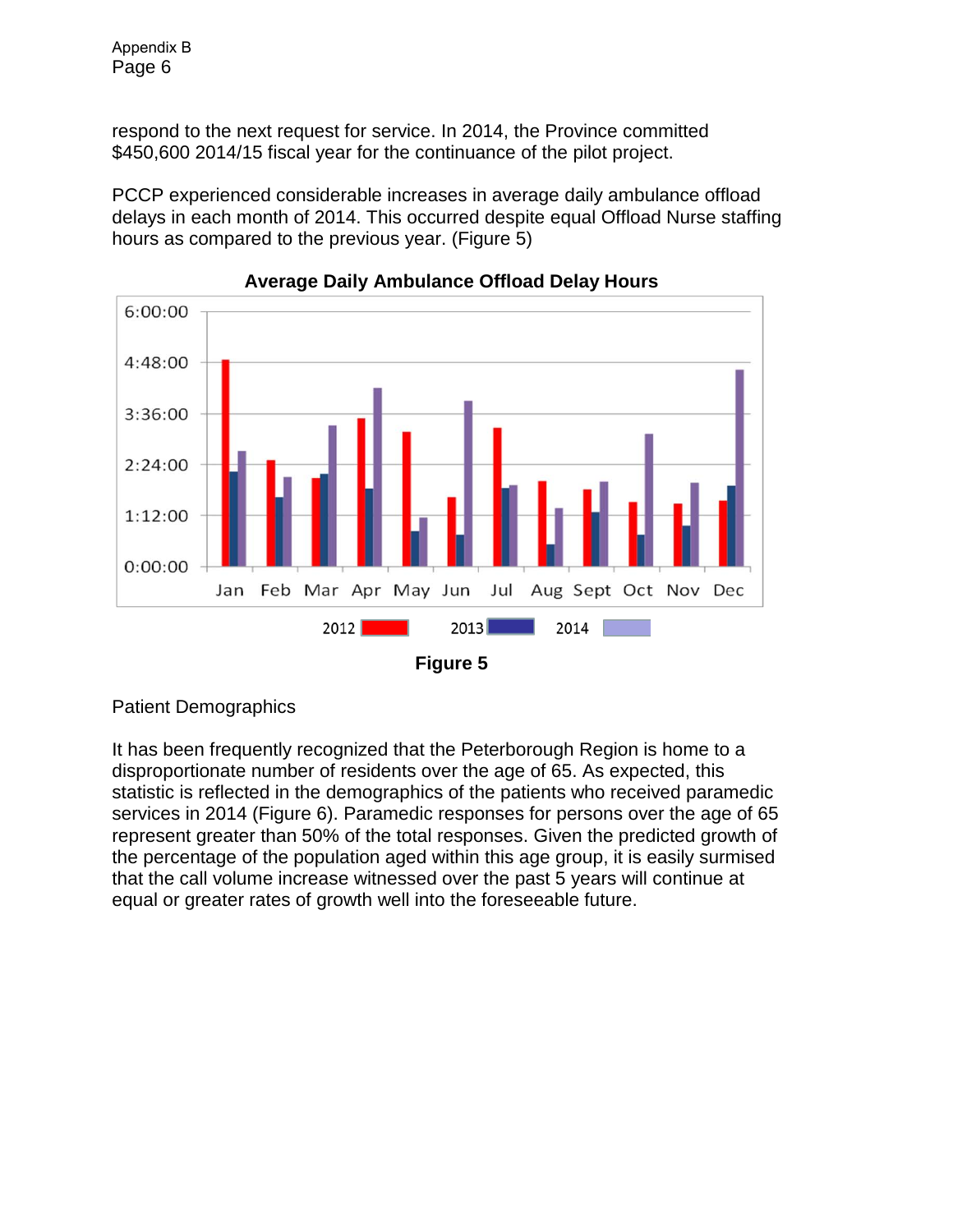Page 7 Appendix B



(Source: PCCP Patient record database)

Population Growth and Demographics

Demand for paramedic response or call volume can be associated to a number of factors. Those factors include population demographic composition such as age and health status as well as economic determinants and regional growth and infrastructure. Figure 7 demonstrates an apparent correlation of call volume to population growth.



**Figure 7** (Source: Stats Can & MOH ADRS/ADDAS database)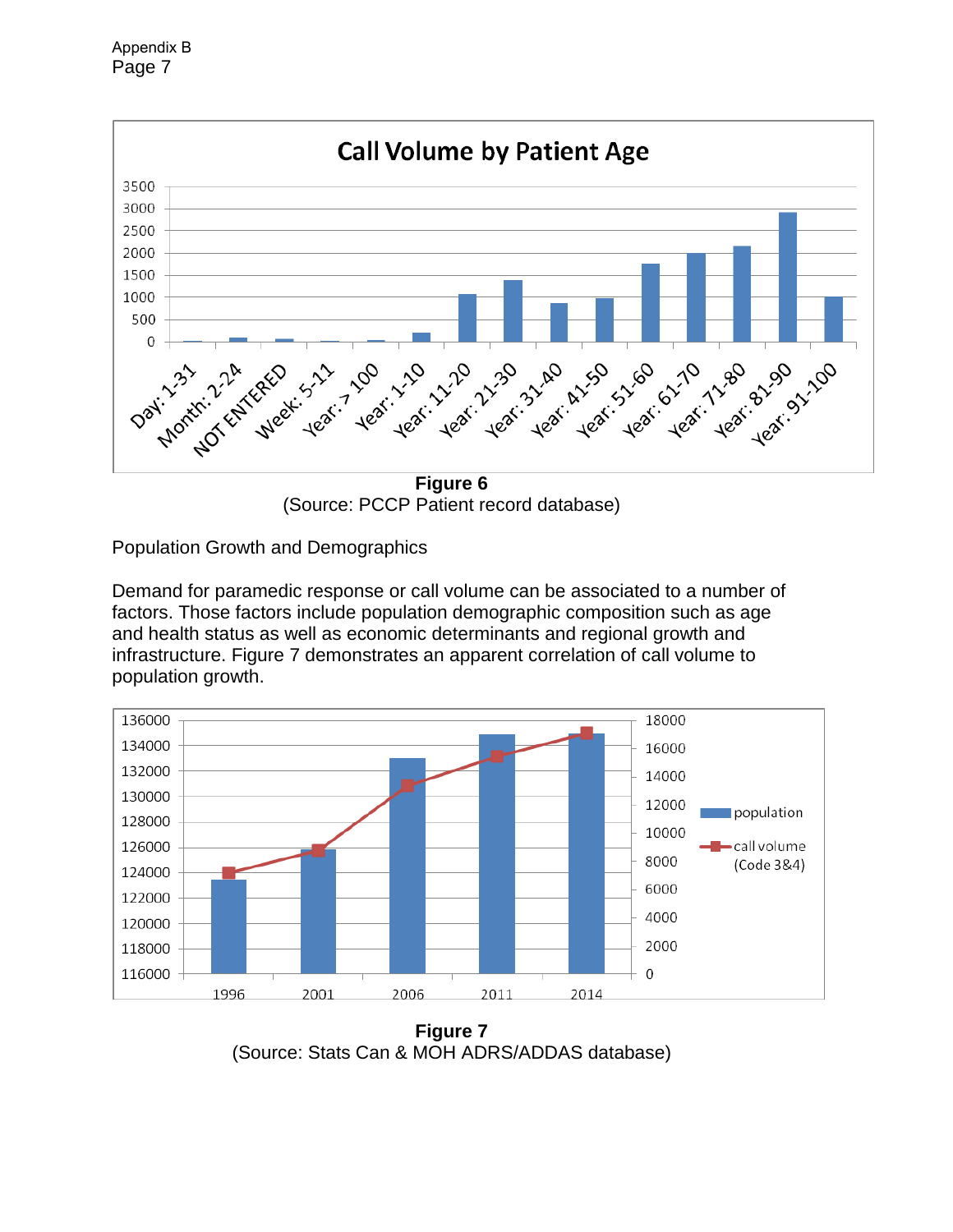While population growth can be assumed to be correlated to call volume growth, resource planning cannot be based solely on that assumption. As Figure 8 demonstrates, the Peterborough region can expect a significant and disproportionate growth in the more senior age groups. As demonstrated above in Figure 6, this portion of the population demographic accounts for a significantly higher portion of paramedic responses. Therefore this predicted growth is likely to disproportionately increase the demand for paramedic services.



**Figure 8** 

(Source: Peterborough 2014 – Peterborough Social Planning Council)

Current or potential developments within the County, City and the broader region may prove to be significant drivers of future population and employment growth in the Peterborough region. A brief example of these projects might include:

- Expansion of Municipal water and sewer to accommodate growth in Millbrook
- Current planned Millbrook subdivision including 351 units
- Major residential plans in City of Peterborough
- Highway 407 extension
- Peterborough Airport growth
- Peterborough Toronto Commuter Railway

While the exact scale and degree to which these developments may ultimately influence the growth of the Peterborough region is currently unknown, it is prudent to consider the impact of these potential drivers as a component of future facility and resource needs analysis.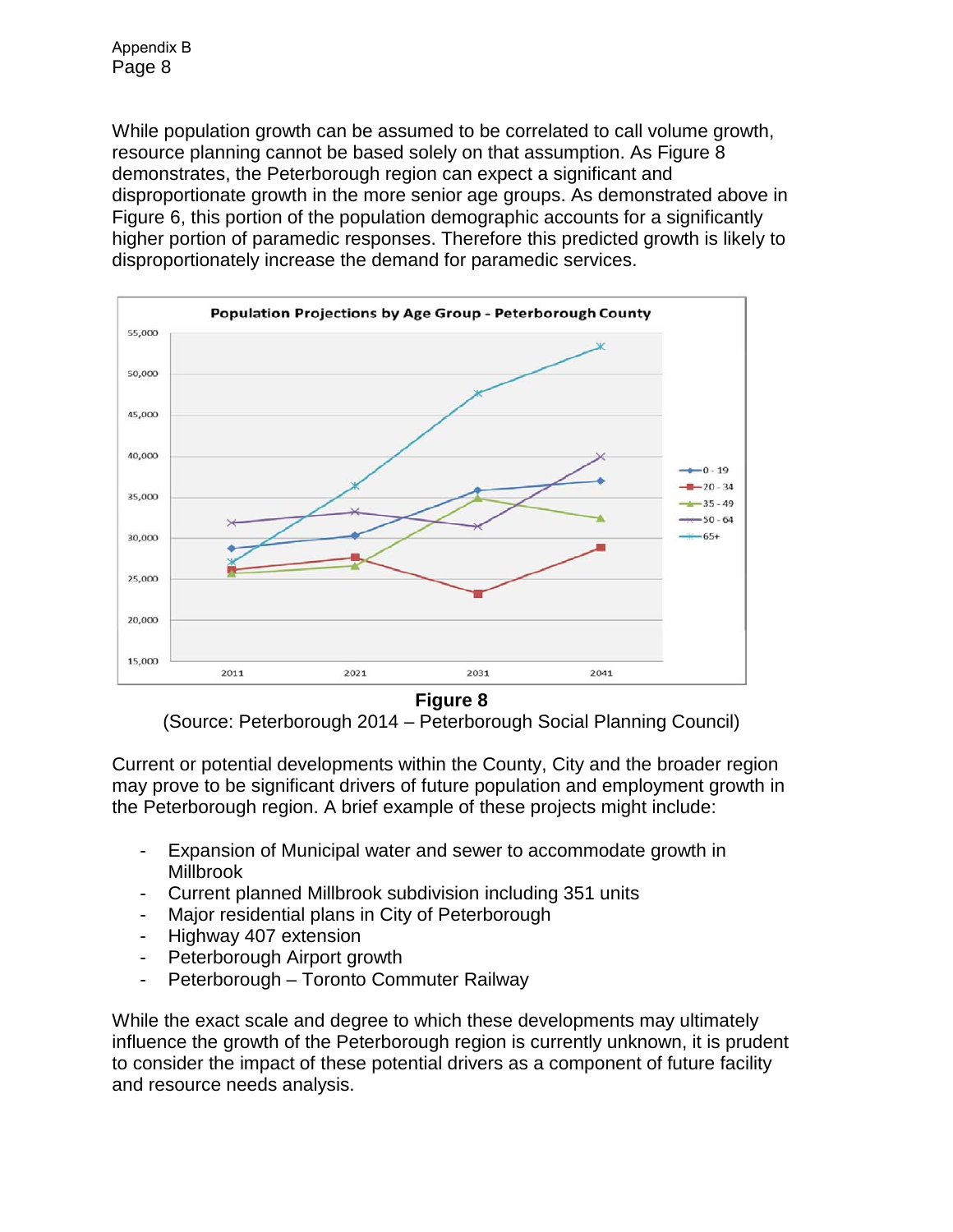## **Summary:**

PCCP remains committed to continual analysis of performance and seeks system improvement opportunities. Throughout 2015 the department will continue to examine response statistics, system pressures and where necessary adjust deployment in order to continue to deliver paramedic services that meet the needs of the residents and stakeholders of the community.

Unfortunately, this planning process of establishing resource needs based on historical trends can be described as a reactive process at best. Through this process, demand must first exist prior to resource planning being developed. As such, this reactive process most often results in sub-optimal performance and an inability to strategically plan to meet impending future needs.

In keeping with the goals of the County Strategic Plan, there is a need for a more detailed and wholesome analysis in order to best prepare the County and PCCP to meet those future challenges. Such analysis would include not only retrospective data analysis but would also analyse drivers of service demand such as demographic composition, health status, economic determinants and public expectation. Analysis of these growth factors will not only provide for a much more effective and strategic approach to resource planning but will also provide Council with a more informed position to logically approve and implement the legislatively required Response Time Performance Plans.

In order to address this need for analysis and to provide a strategic tool to align resource requirements with patient demand and ensure optimal investments in capital projects, PCCP Administration is recommending that a Request for Proposal be issued for a comprehensive Paramedic Services 10 Year Resources and Facilities Master Plan.

### **Financial Implications**:

As this project is of significant concern and potential impact to both the County and City of Peterborough, a funding strategy that recognizes shared responsibility must be considered. To that end, it is recommended that the RFP be issued in October of 2015 with project completion in early 2016. This timing will allow for both the County and City to contemplate methods to address the cost within the 2016 Operational Budget. Specific strategies for addressing the County responsibility will be addressed within the County's Reserve Plan which is proposed to be presented in June of 2015.

Respectfully submitted,

Original signed by